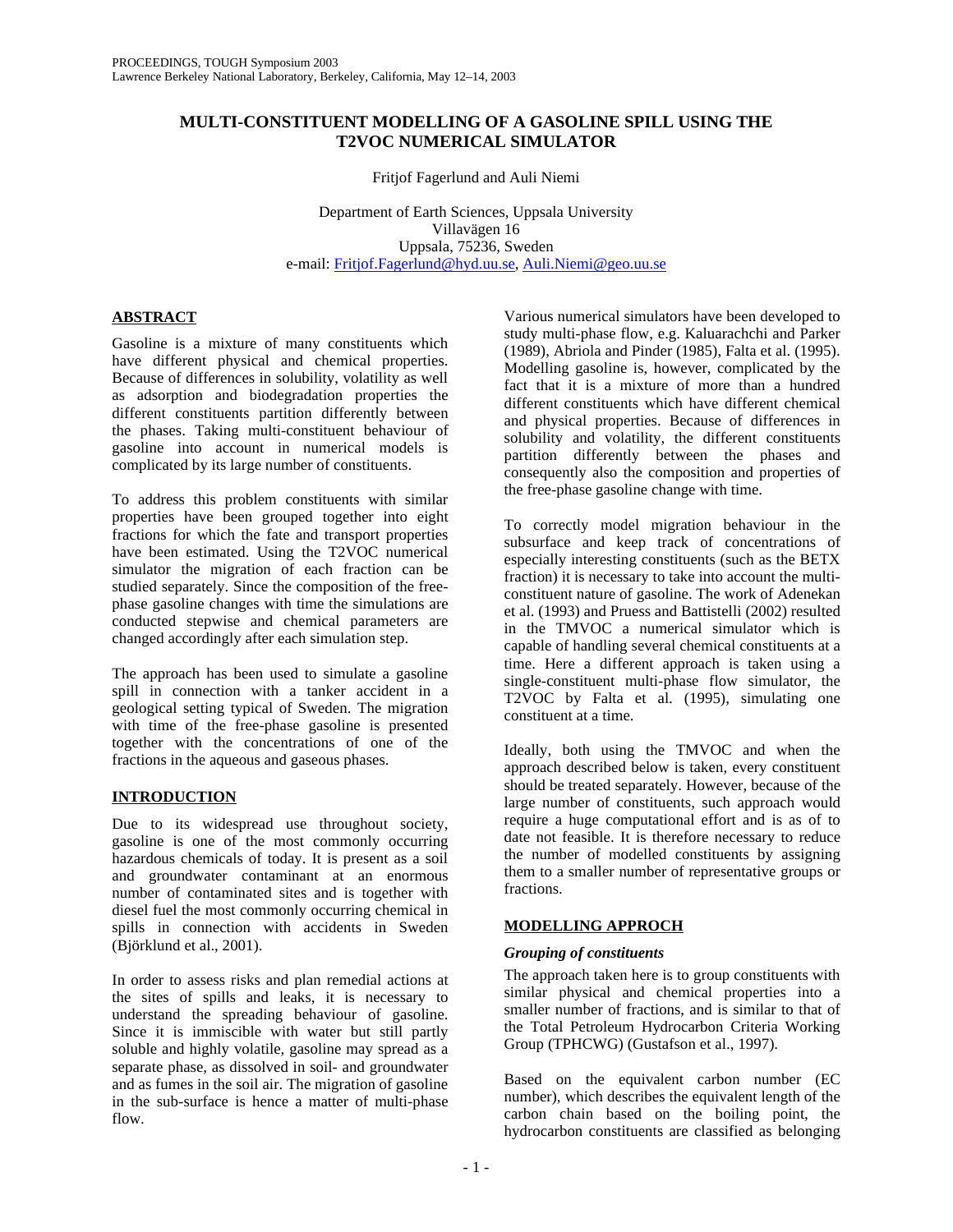to one of eight fractions, as shown in table 1. Data for gasoline constituents have been taken from LUFT (1988) and Gustafson et al. (1997). Difference is made between aliphatics and aromatics. For each fraction the physical and chemical properties can be estimated, for example by taking an average of the properties of the constituents building up the fraction or by using the fraction's average EC number. Some estimations of such fraction-specific fate and transport properties can be found in Gustafson et al. (1997). Properties of a number of organic compounds can also be found in Reid et al. (1987).

| <b>EC</b> interval | Weight percentage |      | EC<br>average | <b>Fraction</b><br>number |                |
|--------------------|-------------------|------|---------------|---------------------------|----------------|
|                    | Min               | Max  | Ave.          |                           |                |
| <b>Aliphatics</b>  |                   |      |               |                           |                |
| $4-6$              | 25.7              | 44.2 | 35.9          | 5.04                      | 1              |
| $>6-8$             | 7.92              | 38.1 | 23.6          | 7.17                      | $\overline{2}$ |
| $>8-10$            | 1.73              | 9.6  | 5.8           | 8.12                      | 3              |
| $>10-12$           | 0.09              | 0.31 | 0.2           | 11.3                      | 4              |
|                    |                   |      |               |                           |                |
| <b>Aromatics</b>   |                   |      |               |                           |                |
| Benzene            |                   |      |               |                           |                |
| $(5-7)$            | 0.12              | 3.5  | 1.9           | 6.5                       | 5              |
| Toluene            |                   |      |               |                           |                |
| $( > 7-8)$         | 2.73              | 21.8 | 12.6          | 7.58                      | 6              |
| $>8-10$            | 5.42              | 22.3 | 14.2          | 9.13                      | 7              |
| $>10-12$           | 2.64              | 8.76 | 5.8           | 10.8                      | 8              |
|                    |                   |      |               |                           |                |

*Table 1. Representation of gasoline as eight fractions* 

### *Numerical modelling*

T2VOC (Falta et al. 1995), is a three-dimensional numerical simulation program for multi-phase, nonisothermal flow and transport of Non-Aqueous Phase Liquid- (NAPL) type contaminants. T2VOC very efficiently handles sub-surface migration of one chemical component at a time. The idea of this modelling approach is to characterise gasoline spreading by conducting a number of simulations, at least one for each of the eight fractions defined above (see table 1), to account for multi-constituent effects. After conducting simulations for all fractions the results are put together and analysed, giving a more complete picture of the spreading, since the spreading pattern of each fraction can be studied separately.

To do this the chemical input parameters to the model have to be carefully selected. For the simulation of each fraction the size of the spill and the free-phase gasoline transport properties are the same. Hence these properties are the average properties of gasoline. The volatilisation, solution and sorption parameters on the other hand are specific to the fractions, and depend on the estimated average properties of the fraction as well as the relative amount of the fraction present in the free-phase gasoline. The solubility and volatility are assumed to decline with relative concentration according to Raoult's law and are calculated as the product of the mole-fraction of the fraction in the free-phase gasoline and the average solubility/volatility of the fraction.

During the simulation the solubility and volatility remain constant, although in reality the mole-fraction of a fraction changes in the parent material (the freephase gasoline) as the various fractions are dissolved and volatilised. The mole-fractions of the classes that are dissolved and volatilised the fastest tend to decline in the gasoline phase. By analysing them first and taking their disappearance into account in the following analysis of the other classes chemical concentration estimates remain conservative since underestimation of mole-fractions (resulting in underestimation of dissolution/ volatilisation) is avoided.

To make it possible to account for disappearance of a class from the free phase gasoline, the simulations are conducted stepwise. From the point of disappearance no further dissolution or volatilisation is possible and migration of the class can only take place in the aqueous and gaseous phases.

### **MODELLING EXAMPLE OF A TANKER ACCIDENT**

#### **Scenario and objectives**

To test and develop the modelling approach, a tanker accident in a geological setting typical of many areas in central and northern Sweden has been simulated. Gasoline from the tanker is assumed to infiltrate the ground along a ditch parallel to the road. Also parallel to the road, at a distance of approximately 110 m is a small river.

The objective of the simulation is to study the multiphase migration of the gasoline spill from the location of the tanker accident towards the river. A cross-section of the accident site is shown in Figure 1.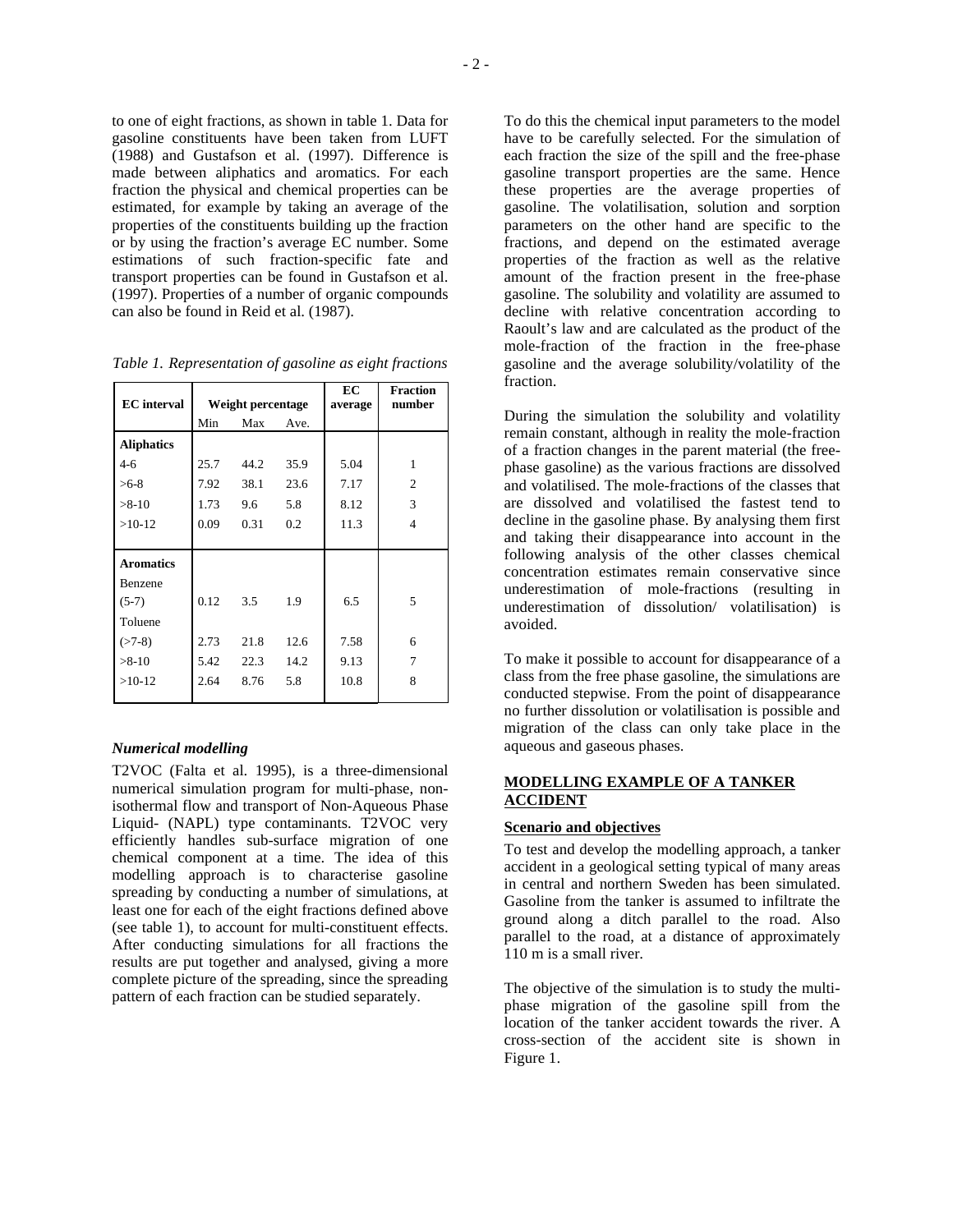

*Figure 1. Cross-section of the gasoline spill site.* 

### **Model**

The spill is approximated as line source of 1000 litres per metre at the most, and 2-D modelling has been used to simulate the gasoline migration in a crosssection (Figure 1) from the road down to the river. The horizontal distance from the spill site to the river is 110 m and the vertical distance is 10 m. The groundwater table at the location of the spill is at approximately 6 m depth, which results in a mean hydraulic gradient of  $4/110 = 0.036$  m/m towards the river. The soil is assumed to be homogeneous fine sand.

Due to the relatively large size of the spill site and the complexity of the modelled processes the grid used in this preliminary model is rather course. Grid blocks are  $1 - 2$  m in the x (horizontal) direction and  $0.5 - 1$ m in the z (vertical) directions, with the highest resolution (smallest blocks) near the spill and all along the groundwater table.

### **Results and discussion**

The results presented here are the migration of the free-phase gasoline as well as the migration of fraction 2 (C6-C8 aliphatics) in the aqueous and gaseous phases. The concentrations of the other seven fractions in the soil-air and groundwater are obtained in the same manner as for fraction 2, and are omitted here.

#### *Migration of the free-phase gasoline*

As the first step of the modelling process the movement of the gasoline free-phase (NAPL-phase) is simulated. The spill is assumed to take place mainly during the first 30 minutes, after which the gasoline is redistributed with no external source. The distribution of the free phase gasoline after 4 months is shown in Figure 2. Smoothing interpolation between grid blocks has been avoided to show the "real" outcome from the modelling.



*Figure 2. Simulated gasoline saturation 4 months after the spill.*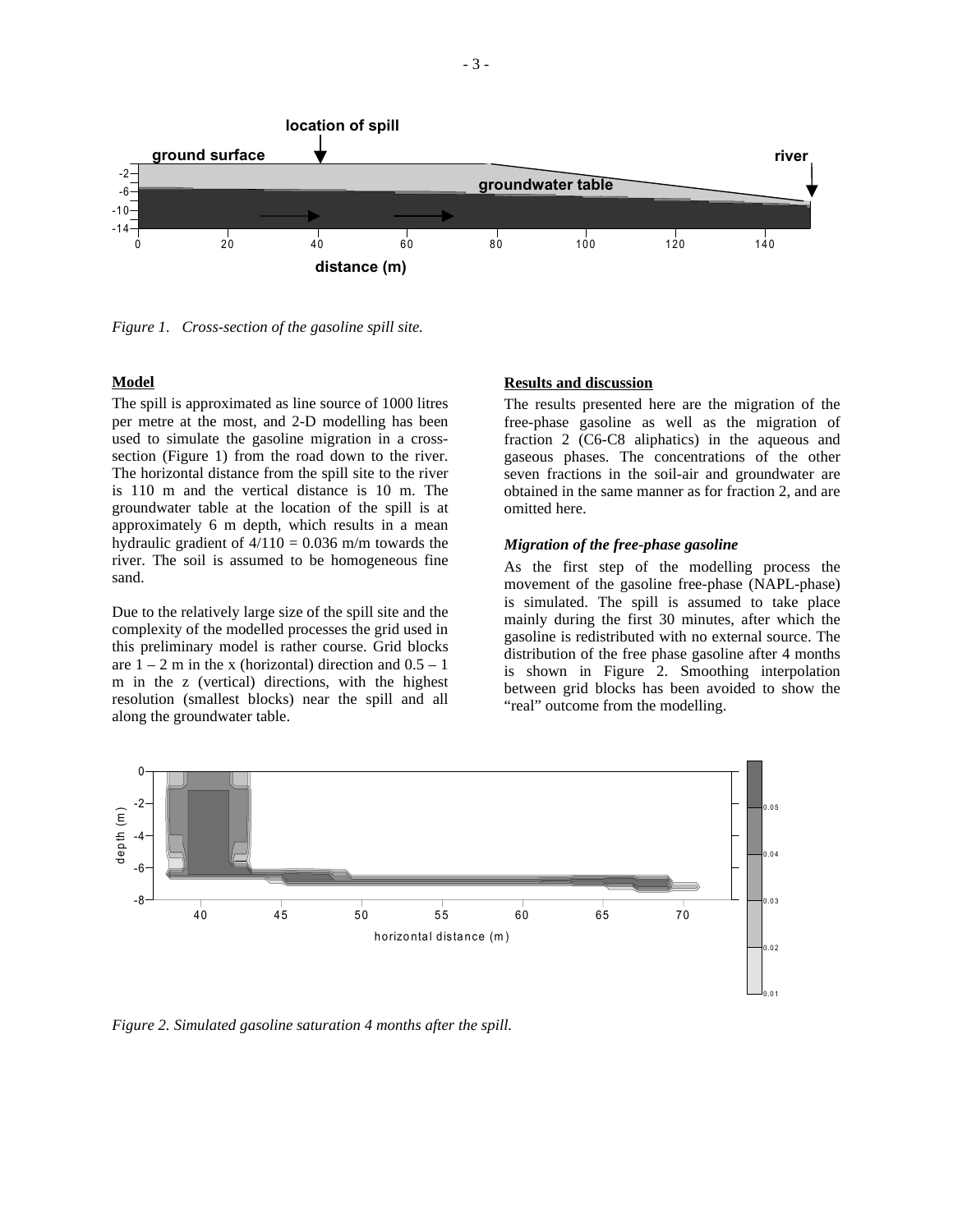As can be seen in Figure 2 the gasoline migrates downwards until it reaches the groundwater table. It then moves horizontally on top of the groundwater table, towards the river. At saturations at or below the residual saturation of 5% the free-phase gasoline cannot move and therefore the movement stops when the spill has spread out to such extent that it is at residual saturation everywhere. This happens approximately 4 months after the spill, when the gasoline has travelled approximately 30 m on top of the groundwater table, being at a distance of 80 m from the river. From this point on the gasoline constituents can only migrate as dissolved in the groundwater or volatilised in the soil-air, and the shape of the free-phase plume only changes as a result of dissolution and volatilisation.

### *Migration of C6 – C8 aliphatics in the soil gas*

The second step of the analysis is to simulate the migration of the different fractions in the groundwater and soil-gas. The concentration of C6 – C8 aliphatics in the soil-gas one month, four months and two years after the gasoline spill respectively, are shown in Figure 3.

Short carbon-chain aliphatics are highly volatile which results in high concentrations in the soil gas. The concentration front spreads in both up and down along the groundwater table by diffusion in the gaseous phase. As the free gasoline phase spreads the source of gasoline vapours also spreads and extends towards the river. Volatilisation occurs more easily in a grid block that contains NAPL (free phase gasoline) as well as a relatively large proportion of soil air compared to a block that contains the same amount of NAPL but less air. Because along the groundwater table the air saturation in the (discrete) grid blocks vary, some effects of the discretisation into blocks can be seen as small concentration maxima at locations along the groundwater table where the NAPL containing grid blocks have more access to air. This effect, however, has very little impact on the overall result.



*Figure 3. Simulated concentrations of C6 – C8 aliphatics (mg/l) in the soil-gas 1 month, 4 months and 2 years after the spill respectively.*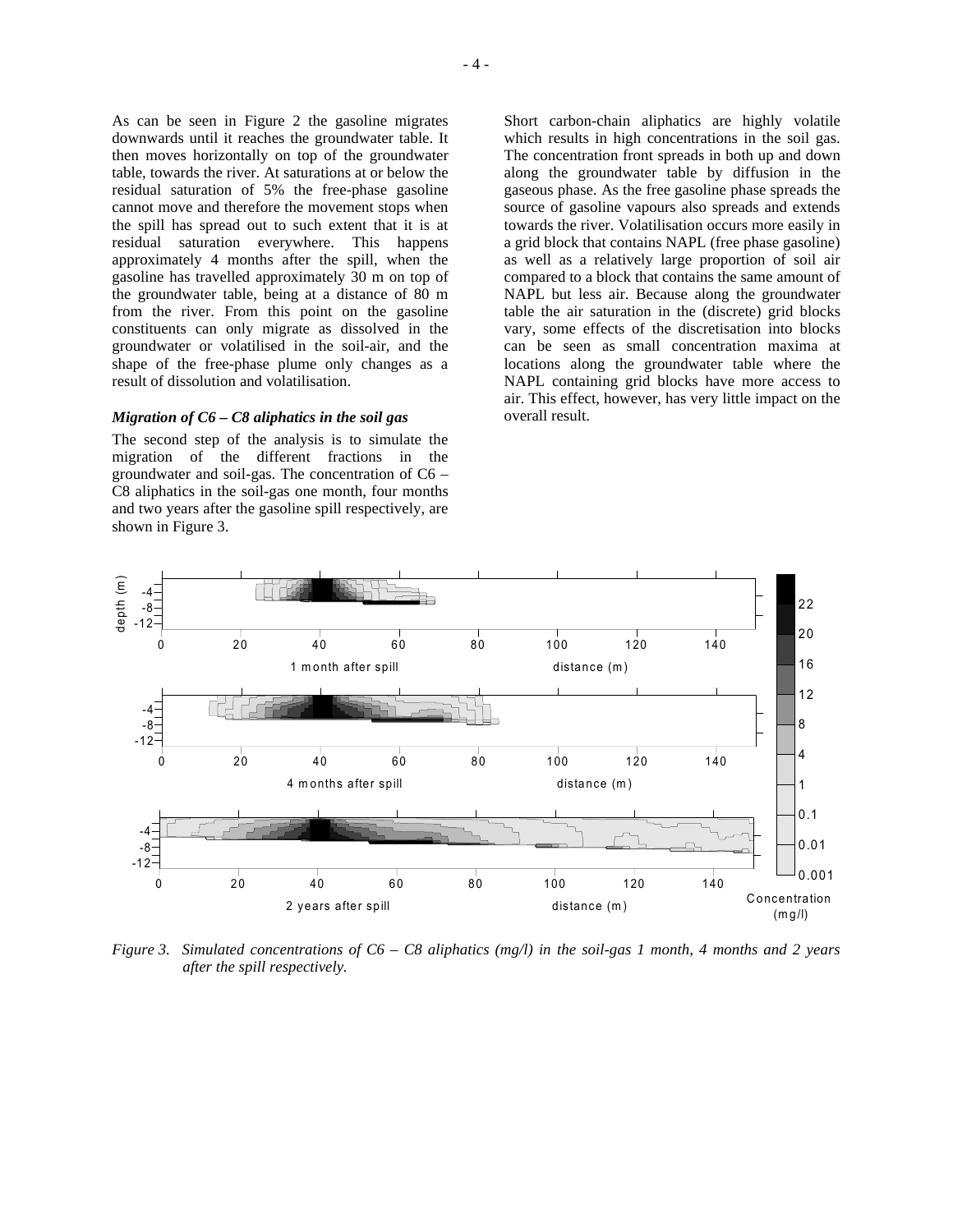

*Figure 4. Simulated concentration of C6–C8 aliphatics (mg/l) in the soil- and groundwater 1 month, 4 months and 2 years after the gasoline spill respectively.* 

*Migration of C6–C8 aliphatics in the aqueous phase* 

The migration of  $C6 - C8$  aliphatics in the aqueous phase (soil-water and groundwater) is shown in Figure 4, which shows the concentration of this fraction one month, four months and two years after the spill respectively.

Because of the strong volatilisation of the  $C6 - C8$ aliphatic fraction the dissolution into soil-water is mediated by vapour migration in the soil-gas. The irregularities in the gaseous phase concentrations described above can therefore also be seen in the soilwater concentrations (Figure 4). The dissolution of this fraction is relatively slow, but 2 years after the spill the plume of dissolved  $C6 - C8$  aliphatics has clearly reached the river.

#### **CONCLUDING REMARKS**

A method of studying subsurface gasoline migration, treating it as eight different fractions consisting of similar constituents, has been proposed. Preliminary results show that the method may yield good results although further testing is needed.

The results presented here were obtained from coarse grid 2-D simulations and may be improved and validated using a more refined model. A finer grid may lead to greater migration of the free-phase gasoline since the migration stops at residual

saturation and the use of large grid blocks may result in a "dilution" of the gasoline over the block volume.

The dissolution and volatilisation of the  $C6 - C8$ aliphatic fraction should in reality decline as its relative concentration declines in the free-phase gasoline. Since this is not accounted for a slight overestimation of concentrations in the soil-gas and groundwater is obtained.

The methodology developed allows the studying of multi-constituent gasoline migration using a single component multi-phase flow simulator (T2VOC). Predictions of concentrations of toxic fractions (such as BTEX) are especially interesting for risk assessment and remediation planning purposes.

## **ACKNOWLEDGEMENTS**

The authors would like to thank the Swedish Rescue Services Agency for providing funding for this research.

#### **REFERENCES**

Abriola, L.M. and Pinder G.F., A multiphase approach to the modeling of porous media contamination by organic compounds, 2, Numerical simulation. *Water Resour. Res.* 21, 19-26, 1985.